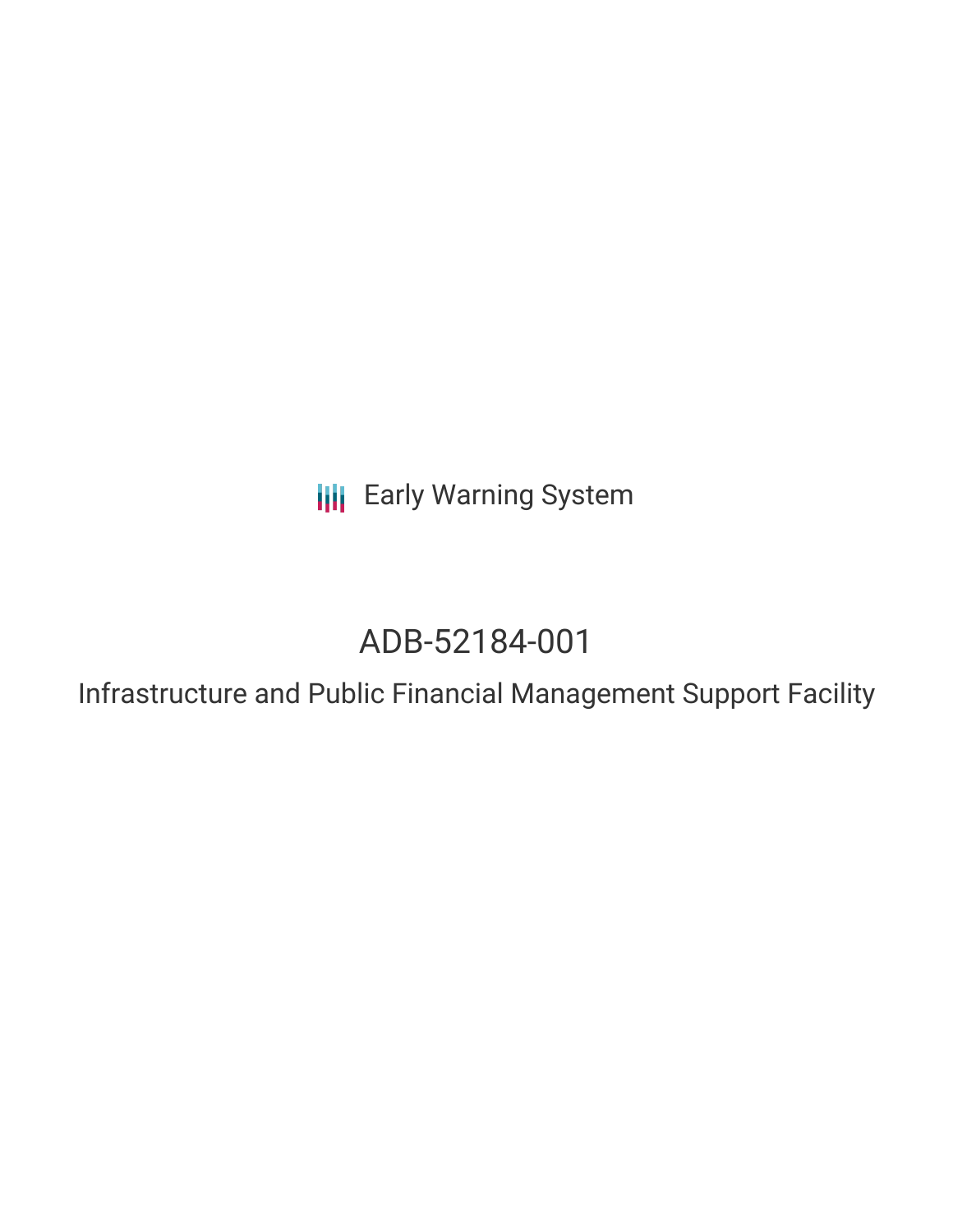

## **Quick Facts**

| <b>Countries</b>               | Vanuatu                                                                                                 |
|--------------------------------|---------------------------------------------------------------------------------------------------------|
| <b>Financial Institutions</b>  | Asian Development Bank (ADB)                                                                            |
| <b>Status</b>                  | Active                                                                                                  |
| <b>Bank Risk Rating</b>        | U                                                                                                       |
| <b>Voting Date</b>             | 2018-08-14                                                                                              |
| <b>Borrower</b>                | Government of Vanuatu                                                                                   |
| <b>Sectors</b>                 | Climate and Environment, Education and Health, Energy, Infrastructure, Technical Cooperation, Transport |
| <b>Investment Type(s)</b>      | Fund                                                                                                    |
| <b>Investment Amount (USD)</b> | $$0.75$ million                                                                                         |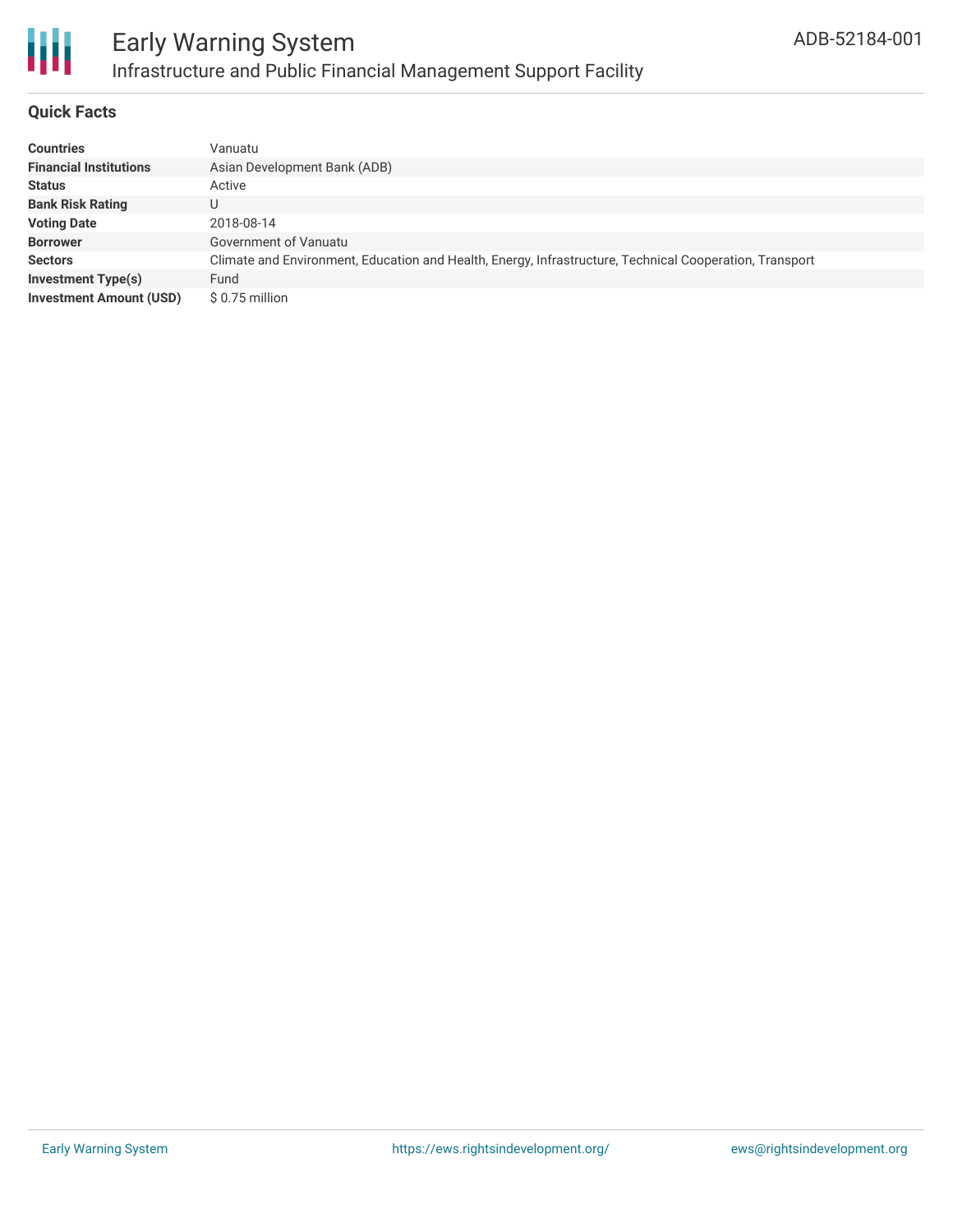

## **Project Description**

According to the bank website, the transaction technical assistance (TA) facility will support the effective and efficient implementation of projects funded by the Asian Development Bank (ADB) in Vanuatu. A number of projects are facing implementation problems and delays because of the constrained project management capacity of the executing and implementing agencies and the government''s Vanuatu Project Management Unit (VPMU). To minimize the reoccurrence of similar problems in future operations, the TA will also support the strengthening of institutional and policy frameworks for sound and sustainable project management in Vanuatu.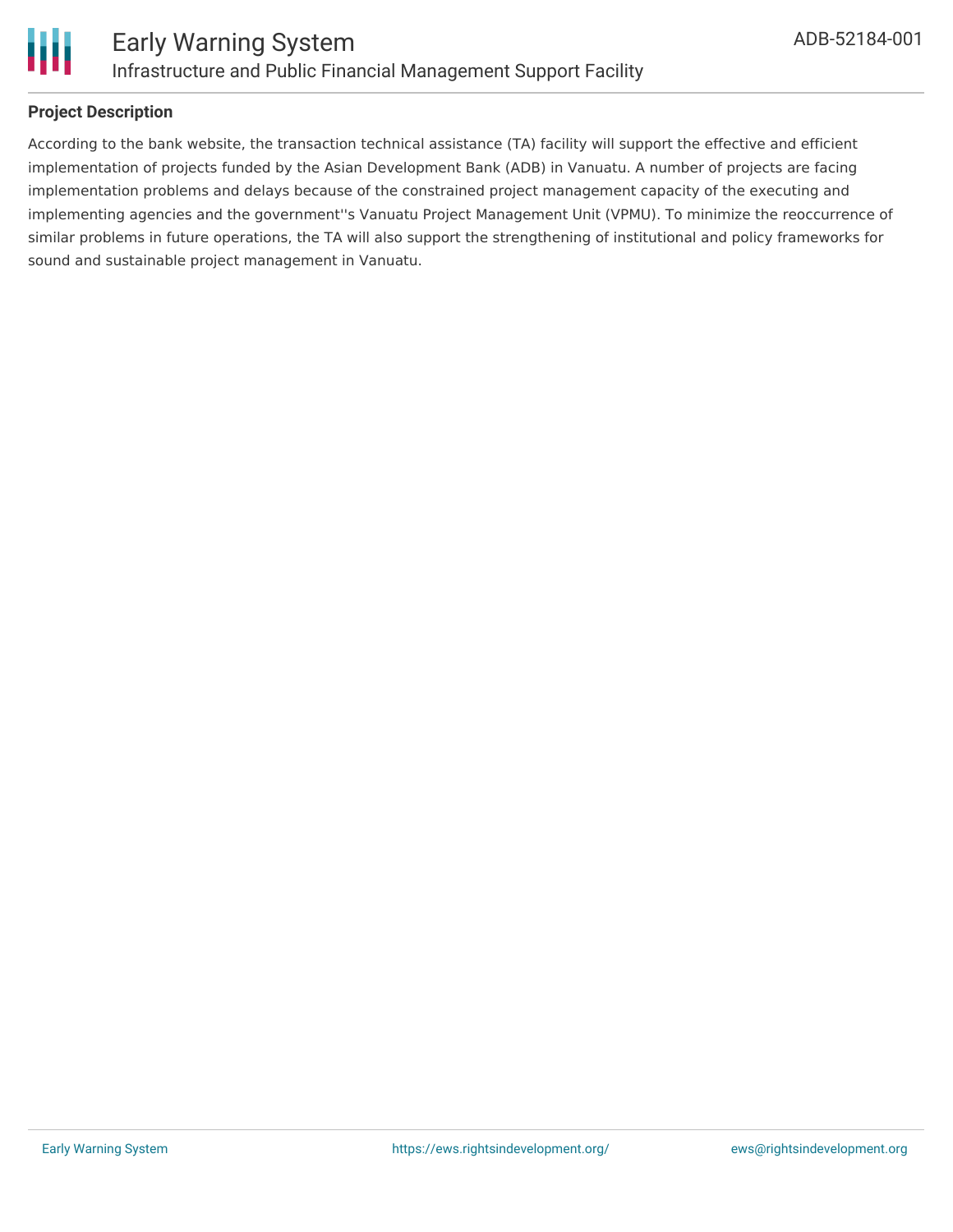

## **Investment Description**

Asian Development Bank (ADB)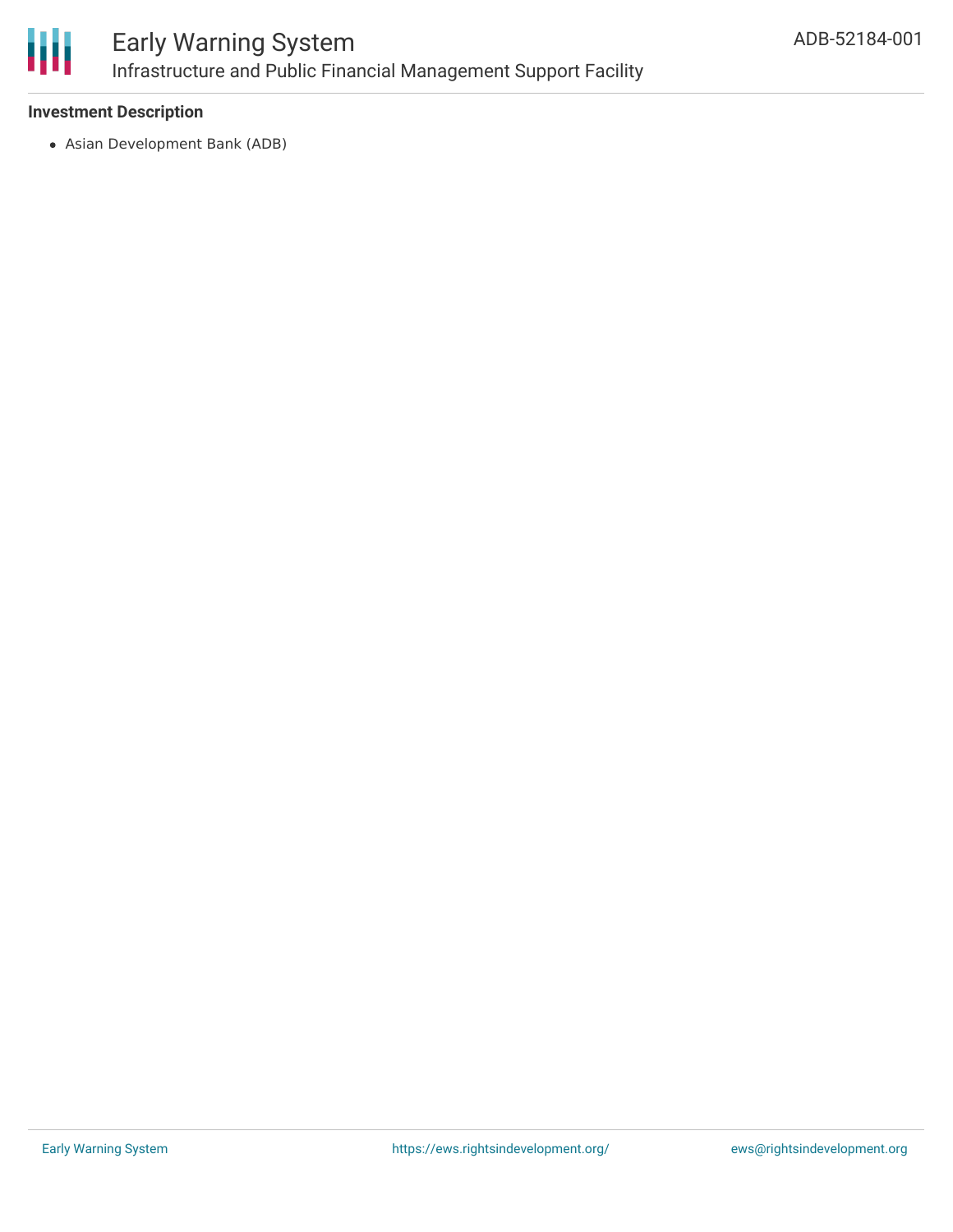

#### **Contact Information**

Responsible ADB Officer Hodge, Matthew W. Responsible ADB Department Pacific Department Responsible ADB Division Pacific Liaison and Coordination Office in Sydney, Australia Executing Agencies Ministry of Finance & Economic Management P.M.B. 058, Port Vila Vanuatu

#### **ACCOUNTABILITY MECHANISM OF ADB**

The Accountability Mechanism is an independent complaint mechanism and fact-finding body for people who believe they are likely to be, or have been, adversely affected by an Asian Development Bank-financed project. If you submit a complaint to the Accountability Mechanism, they may investigate to assess whether the Asian Development Bank is following its own policies and procedures for preventing harm to people or the environment. You can learn more about the Accountability Mechanism and how to file a complaint at: http://www.adb.org/site/accountability-mechanism/main